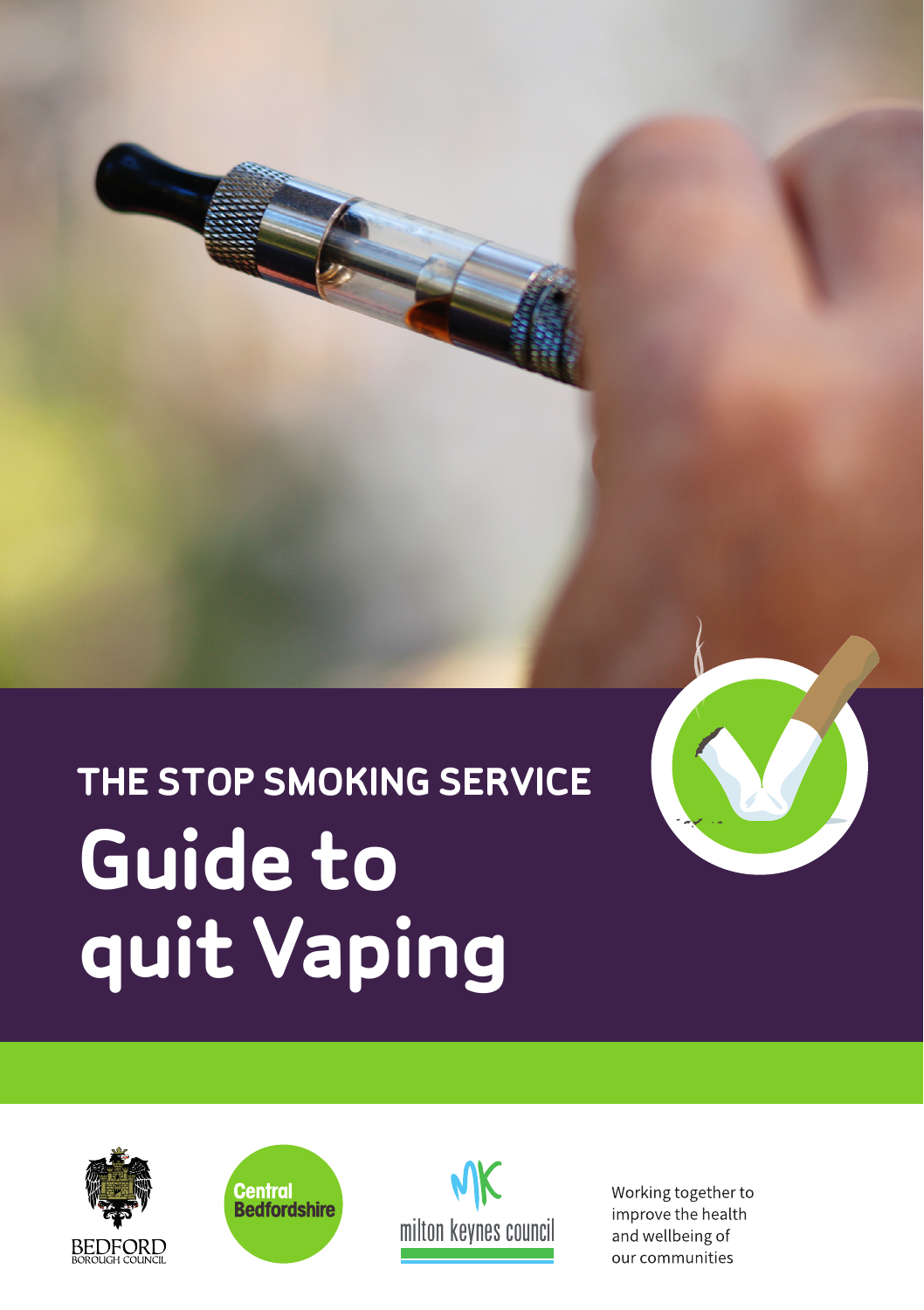### **Now you have made the decision to quit vaping this guide will offer you some practical ways to manage this.**

#### **Quit tips 1. Write down your reasons for quitting –** Make a list of all the



reasons why it's important for you to stop vaping. You may find you face difficult days and are tempted to vape but by reminding yourself why you made the decision to quit will help keep your motivation going.

**2. Discover triggers, habits and routine –** Write down what a typical day looks like, morning, afternoon, evening so essentially, you're creating a vaping diary. Consider what times you vape, are there certain times and activities where you vape? Are there certain feelings that lead you to vape, such as stress or boredom? Once you build a clear picture you can start to create a plan and put strategies in

place.

**3. Changing habits and routines -** Do you vape in the morning? Try changing your morning routine, have a shower first or make a hearty breakfast. If you vape after meals, try to replace the vape with another activity such as going for a short walk or clear



up straight away. Make it harder to get to the vape to give you time to avoid habitual vaping. Some examples, put the vape in the boot of the car on journeys, leave it in another room, leave the vape upstairs, put the vape in a draw or cupboard.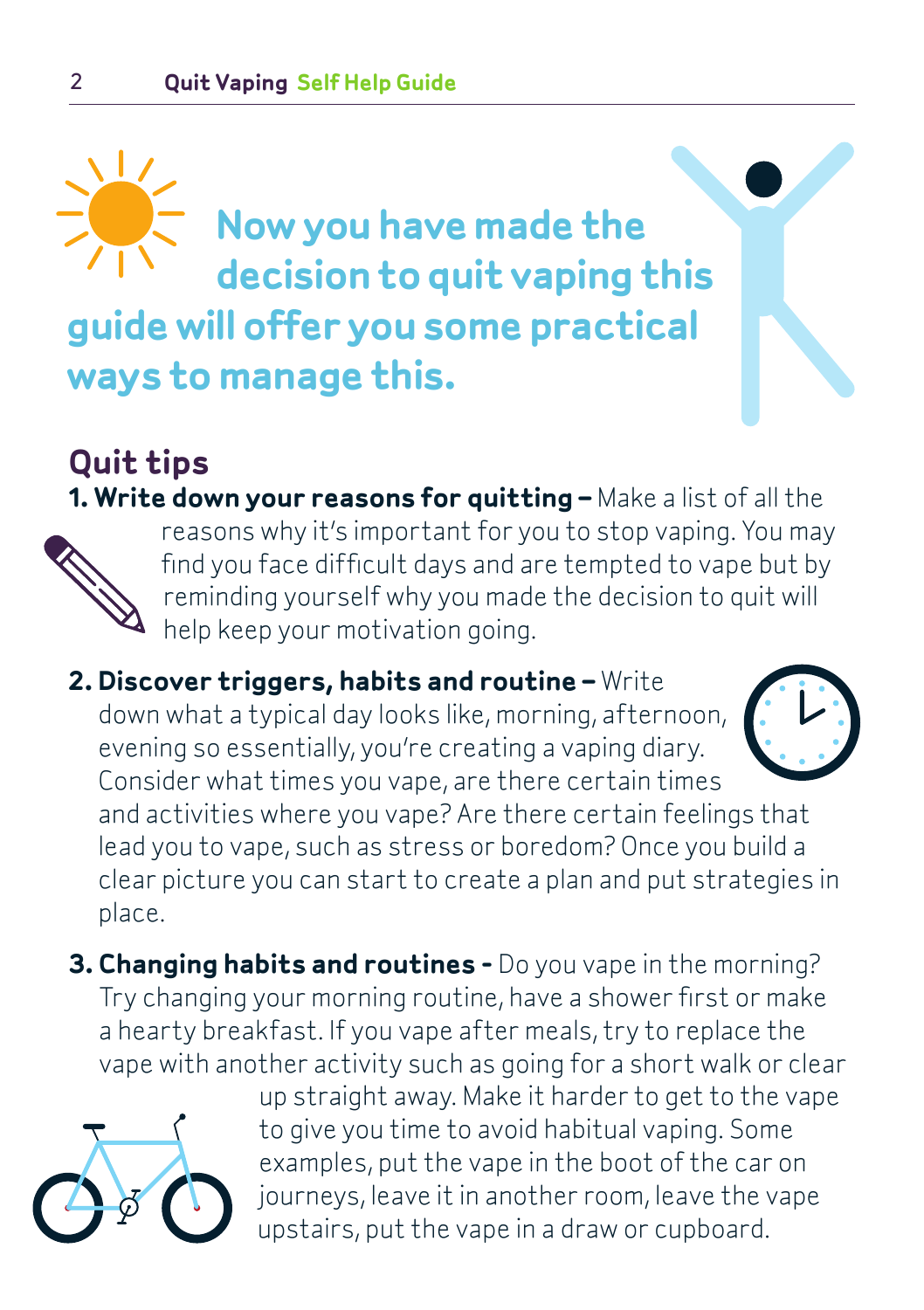**4. Be prepared –** Setting a quit date helps you mentally and physically prepare to quit vaping, it gives you time to get organised and the confidence to make and implement your plans. Be realistic with the date and give yourself time to prepare but don't put it off too long or else you risk losing motivation.

**5. Reduce the strength -** Check what nicotine strength you use. You can steadily reduce the mgs over time to work alongside your quit date. For example, if you are using a 6mg reduce to 3mg the following week and the last week switch to 0mg. This will give your body time to adjust and make it easier for you when it comes to your quit day.

**6. Switch it up –** Why not switch flavours of the vape juice? Changing flavours can help disrupt the current vaping routine and can help you feel less dependent on the vape.

**7. Nicotine Replacement Therapy (NRT) -** If you feel you are struggling with cravings you can purchase NRT products to help manage cravings and withdrawal symptoms. It would be advisable to visit your local pharmacy as they can advise which products could be used and ensure they provide you with the right strength.

#### **8. Out of sight out of mind –**

 $\sqrt{7}$ 

Reduce temptation to vape by not having the vape on a lanyard around your neck, in your pocket, or in sight on a desk or table nearby.